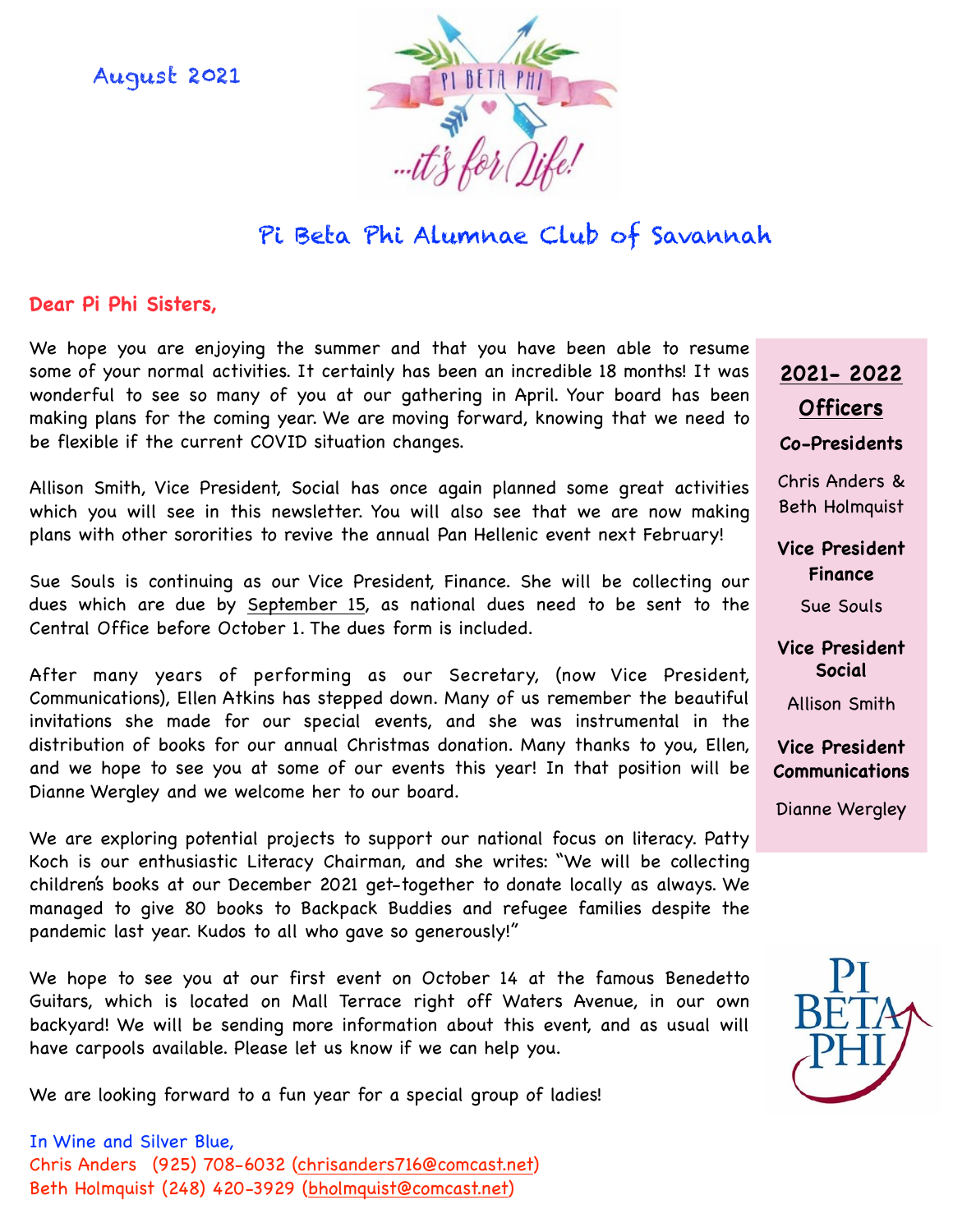## Pi Beta Phi Alumnae Club of Savannah

### 2021-22 Calendar of Events

### **October 15: Benedetto Guitars Tour**



Did you know that less than 15 minutes from Skidaway Island lies a mecca for jazz musicians? Founded in 1968 by American luthier Robert Benedetto, Benedetto Guitars are revered by jazz musicians worldwide. Their archtop hand built guitars are

some of the best in the world. And we're going to have the opportunity to see some of these beautiful instruments as we immerse ourselves in the Benedetto story. Join us on October 15th for an informative one hour tour. Since they can only take a small group through, we have two time slots reserved: 11 a.m. and 1:30 p.m. In between, the whole group will enjoy lunch at a nearby restaurant. If you would like to attend, please email or call/text Allison by October 1st. [allisonrsmith@comcast.net](mailto:allisonrsmith@comcast.net) or 912-398-8440. If you have a preference in tour time, let her know. Carpooling from Skidaway will be arranged.

#### **December 3: Holiday Cocktail Party**

Sue Souls has once again graciously offered her beautiful home located at 206 Yam Gandy Road in The Landings, so we can share in some holiday cheer. This time you have the option of bringing your sweetheart. Our chapter will provide wine, bottled water & soft drinks. Each of you will be asked to bring an appetizer to share as well as an unwrapped children's book to continue our holiday literacy

tradition. The party will run from 6 p.m. til 8 p.m. Please R.S.V.P. to Allison by November 26th and let her know if you are bringing a spouse/guest and if you will be needing a gate pass.



#### **February 2: Sorority Sips & Savories**

We are really excited to announce a Panhellenic gathering for the first time in six years. Pi Beta Phi, Delta Zeta, Kappa Alpha Theta and Zeta Tau Alpha have come together to plan a fun party at the Palmetto Clubhouse. 5:30-7 p.m. cocktails, wine & light bites. This event will be open to all sorority women. \$40 per person with a cash/member bar. More information will be shared later in the fall.



### **April 30: Founders Day Luncheon**



Back to Vic's on the River we go for a delicious lunch and a delightful presentation by Roger Smith. Many of you know Roger from The Learning Center. He's charismatic and so very knowledgeable about all things Savannah. His presentation will highlight women of influence who have

shaped our beloved city. An invitation including lunch choices will be sent out in March for this special end of the year events.

> Savannah Pi Phi's have a Website www.piphisavannah.org